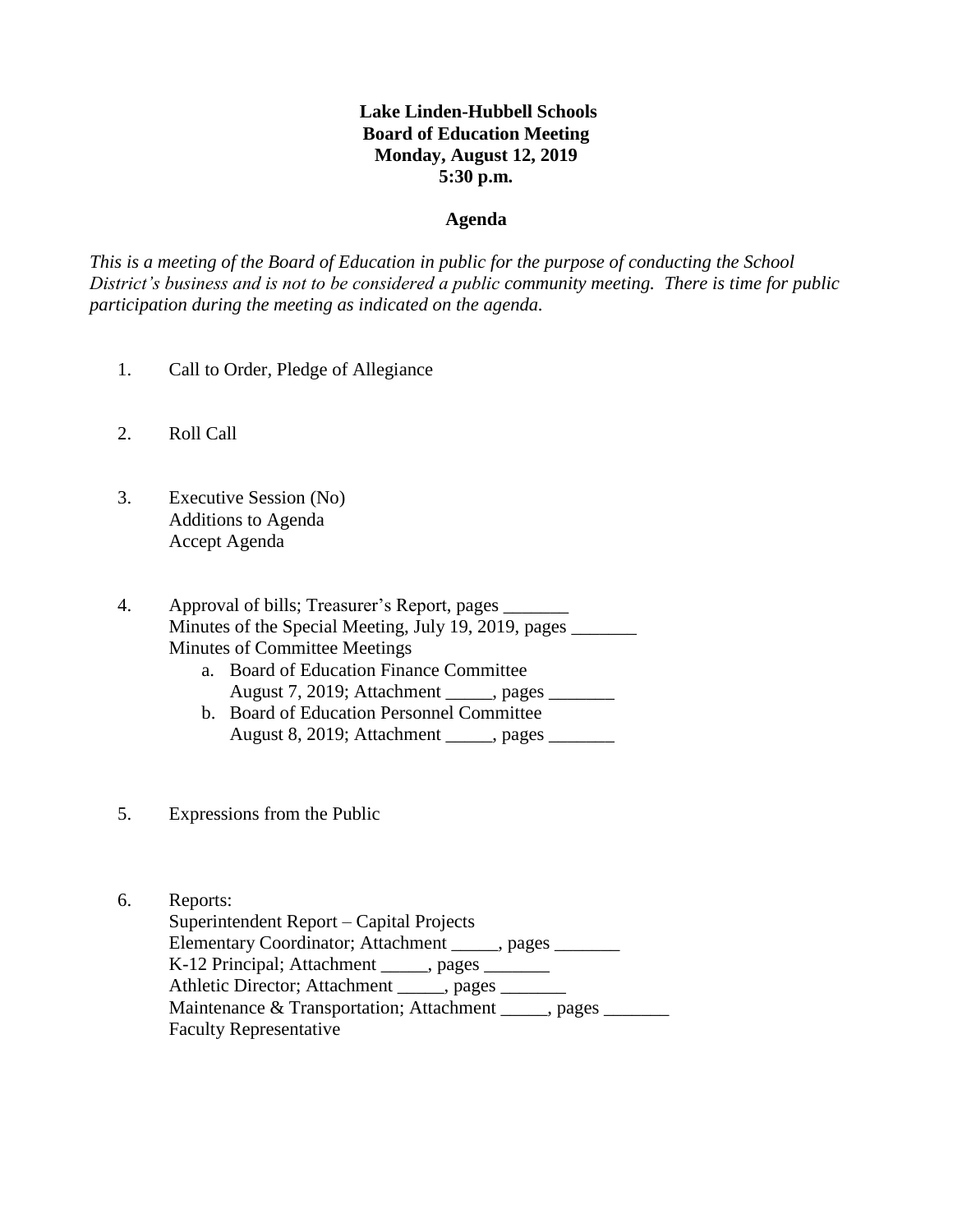# **Trip Approvals**

7. Motion:

Moved by and seconded by to approve the attendance of Joan Schick at the Upper Peninsula Region of Library Cooperative 2019 Annual Meeting on September 18-19, 2019 in Marquette, Michigan. Attachment \_\_\_\_\_, pages \_\_\_\_\_\_\_

8. Motion:

Moved by and seconded by to approve the attendance of Debbie Rheault at the 2019 Food Show to be held on August 20, 2019 in Munising, Michigan.

## **Board of Education Committee Reports**

- 9. Board of Education Committee Reports
	- a. Board of Education Finance Committee August 7, 2019; Attachment \_\_\_\_\_, pages \_\_\_\_\_\_\_
	- b. Board of Education Personnel Committee August 8, 2019; Attachment \_\_\_\_\_, pages \_\_\_\_\_\_\_

# **Board of Education Recognition**

## **New Business**

- 10. Motion: Moved by \_\_\_\_\_ and seconded by \_\_\_\_\_ to approve the student handbook for all students in the High School building, Grades 7-12. Enclosure
- 11. Motion:

Moved by \_\_\_\_\_ and seconded by \_\_\_\_\_ to approve the student handbook for all students in the Elementary building, Grades K-6. Enclosure

12. Motion:

Moved by \_\_\_\_\_ and seconded by \_\_\_\_\_ to approve the Middle/High School Master Schedule for the 2019-2020 school year as presented. Attachment , pages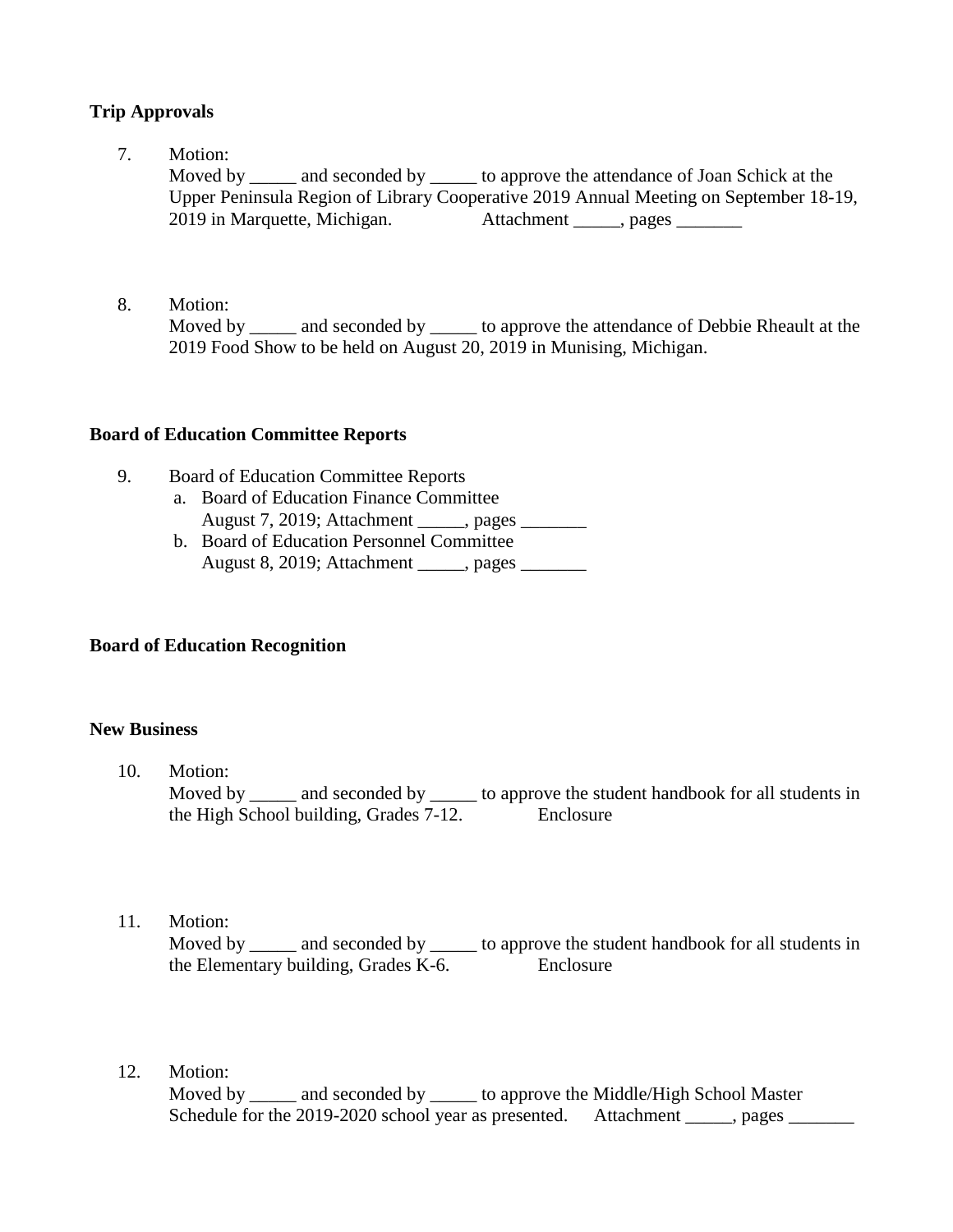### 13. Resolution:

 To accept the 2019-2020 Food Service bid proposal for milk products. Motion: Moved by \_\_\_\_\_\_ and seconded by \_\_\_\_\_\_ to accept the milk bid from Jilbert Dairy of Marquette, Michigan to provide milk products for the 2019-2020 school year. Attachment \_\_\_\_\_, pages \_\_\_\_\_\_\_

### 14. Resolution:

 To accept the 2019-2020 Food Service bid proposal for bakery products. Motion: Moved by \_\_\_\_\_ and seconded by \_\_\_\_\_ to accept the bakery bid from Bimbo Bakeries, USA, of St. Paul, Minnesota to provide bakery products for the 2019-2020 school year. Attachment \_\_\_\_\_, pages \_\_\_\_\_\_\_

### 15. Motion:

Moved by and seconded by to raise school lunch prices in order to be in compliance with Federal reimbursement guidelines.

|                         | <b>Current Price</b> | <b>Proposed Price</b> |
|-------------------------|----------------------|-----------------------|
| <b>Elementary Lunch</b> | \$2.30               |                       |
| High School Lunch       | \$2.50               |                       |
| <b>Breakfast</b>        | \$1.45               |                       |

#### 16. Resolution:

 To approve the purchase of two used school buses from Holland Bus Company. Motion:

See attachment \_\_\_\_\_\_, pages \_\_\_\_\_\_\_\_\_\_ *Available at meeting.* 

17. Motion:

Moved by \_\_\_\_\_ and seconded by \_\_\_\_\_ to approve the Support Staff Pay Schedule for non-contract support personnel as presented. Attachment \_\_\_\_\_, pages \_\_\_\_\_\_\_\_

18. Motion:

Moved by and seconded by to accept the letter of resignation as presented by Erin Carlson from her position as Elementary Teacher. Attachment \_\_\_\_\_, pages \_\_\_\_\_\_\_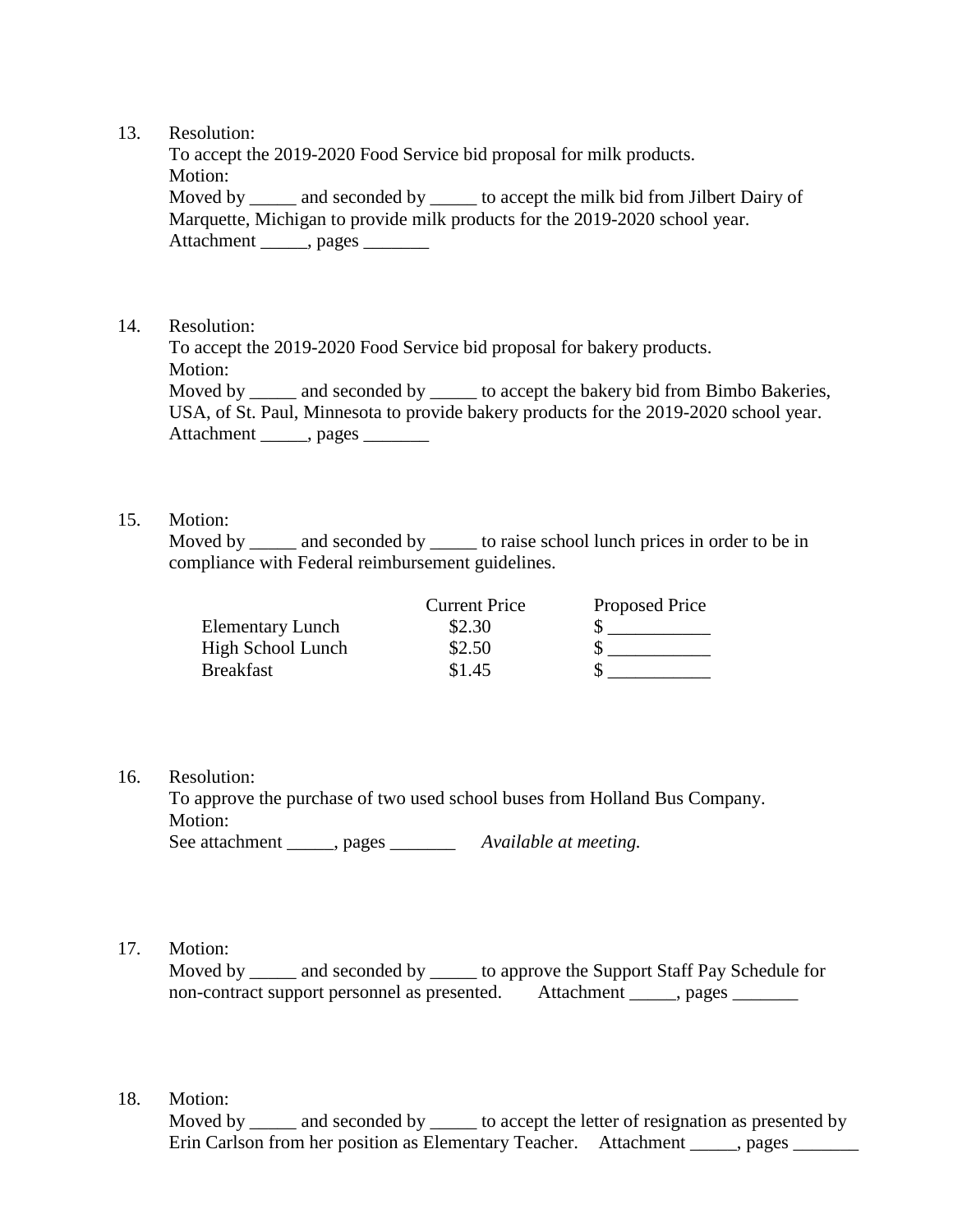### 19. Motion:

Moved by and seconded by to accept the letter of resignation as presented by Paige Gwyn from her position as K-12 Art Teacher. Attachment \_\_\_\_\_, pages \_\_\_\_\_\_\_

## 20. Motion:

Moved by \_\_\_\_\_ and seconded by \_\_\_\_\_ to accept the letter of resignation as presented by Brad Codere from his position as Eighth Grade Boys Basketball Coach. Attachment \_\_\_\_\_\_, pages \_\_\_\_\_\_\_

## 21. Motion:

Moved by \_\_\_\_\_\_ and seconded by \_\_\_\_\_\_ to reinstate the elementary teaching position that had been eliminated through staff reduction for the 2019-2020 school year.

### 22. Motion:

Moved by \_\_\_\_\_ and seconded by \_\_\_\_\_ to approve the employment of Paul Monette in the position of Bus Driver/Mechanic. Attachment \_\_\_\_\_, pages \_\_\_\_\_\_\_

# 23. Motion:

Moved by \_\_\_\_\_ and seconded by \_\_\_\_\_\_ to approve the employment of Thomas Gill in the 10-month Bus Driver/Maintenance position. Attachment , pages

24. Motion:

Moved by \_\_\_\_\_ and seconded by \_\_\_\_\_\_ to approve the employment of Jessica Mills in the position of Elementary Paraprofessional. Attachment \_\_\_\_\_, pages \_\_\_\_\_\_\_

25. Motion:

Moved by \_\_\_\_\_\_ and seconded by \_\_\_\_\_\_ to approve the employment of Jack Kumpula in the position of Seventh Grade Girls Basketball Coach for the 2019-2020 school year.